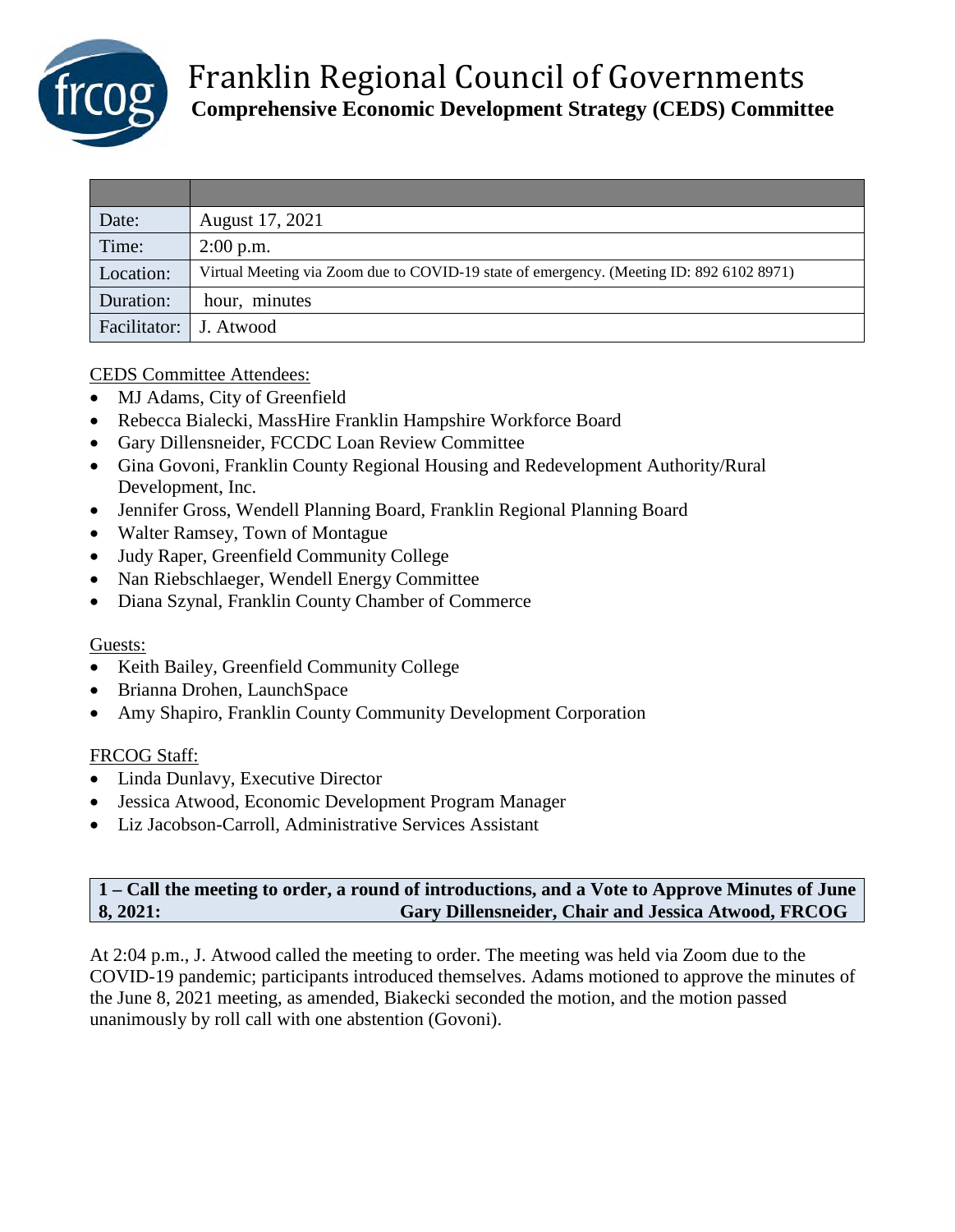## **2 – Presentation on the EDA's ARPA funded Notice of Funding Opportunities and Discussion of Potential Project Applications: Jessica Atwood, FRCOG**

Atwood referenced the American Rescue Plan Act (ARPA), the federal legislation of March 21, 2021 that is providing economic relief from the effects of the pandemic at municipal, state and federal levels. Dunlavy clarified that the funds available to the county are being portioned to the municipalities without FRCOG involvement. (The municipal allocation and this county re-allocation for the 26 towns of Franklin County equals almost \$21 million.) Atwood summarized the funding opportunities at the three levels:

- Municipal governments can use direct funds for a variety of eligible uses, including economic development--investing in broadband, water or wastewater infrastructure, or providing assistance to small businesses or nonprofits, and more.
- The State has not yet announced its application procedures, but will be allocating funds for a variety of grant programs, including workforce development, downtown recovery, tourism & cultural assets, and infrastructure, she explained.
- Federal funds from ARPA will be distributed via the EDA, among other agencies. The EDA recently released its Notice of Funding Opportunities (NOFOs) with application instructions. While there are six, the two most relevant to Franklin County are for Economic Adjustment Assistance (applications due no later than March 31, 2022) and Travel, Tourism and Outdoor Recreation (applications due no later than January 31, 2022). Atwood summarized key points for applicants. These pertain to following directions and early submittal; eligibility; alignment with CEDS, EDA and regional resilience priorities; outcomes pertaining to economic recovery and job retention/creation; the required 20% in non-federal matching funds; and award and project completion dates. Regarding the other NOFOs, Atwood noted that FRCOG is working with other Regional Planning Agencies and associations to explore possibilities for funding of regional planning, projects, and programs.

Atwood reminded attendees to consider which ARPA funding source (i.e. federal, state or local) may best fit each project, and offered her assistance in making that determination. Dunlavy encouraged attendees to apply for funding; the governor appears to be leaning toward directing much of the \$5 billion coming to the state to Gateway Cities, she said, not necessarily to rural towns, so local efforts are needed.

Atwood reviewed a list of potential Franklin County projects identified in the 2020 CEDS Plan. Atwood will reach out to the stakeholders to make sure that they are aware of the new funding opportunities. Additional project ideas suggested and discussed by attendees included:

- Franklin County Fairgrounds
- Expanding existing wastewater facilities, building new facilities for towns that will need them, and an anaerobic sludge digester for Greenfield or other regional sludge solution. Atwood noted that CARES Act funding has already enabled FRCOG to hire Tighe & Bond to research wastewater infrastructure and needs across the county; the report, with recommendations, will not be ready until January, however, so its finding cannot be addressed with 2021 ARPA funds.
- Collaboration between tourism, recreation and hospitality to "build a week".
- Encouraging innovation and entrepreneurship in at-risk youth groups while also attracting young entrepreneurs to the region.